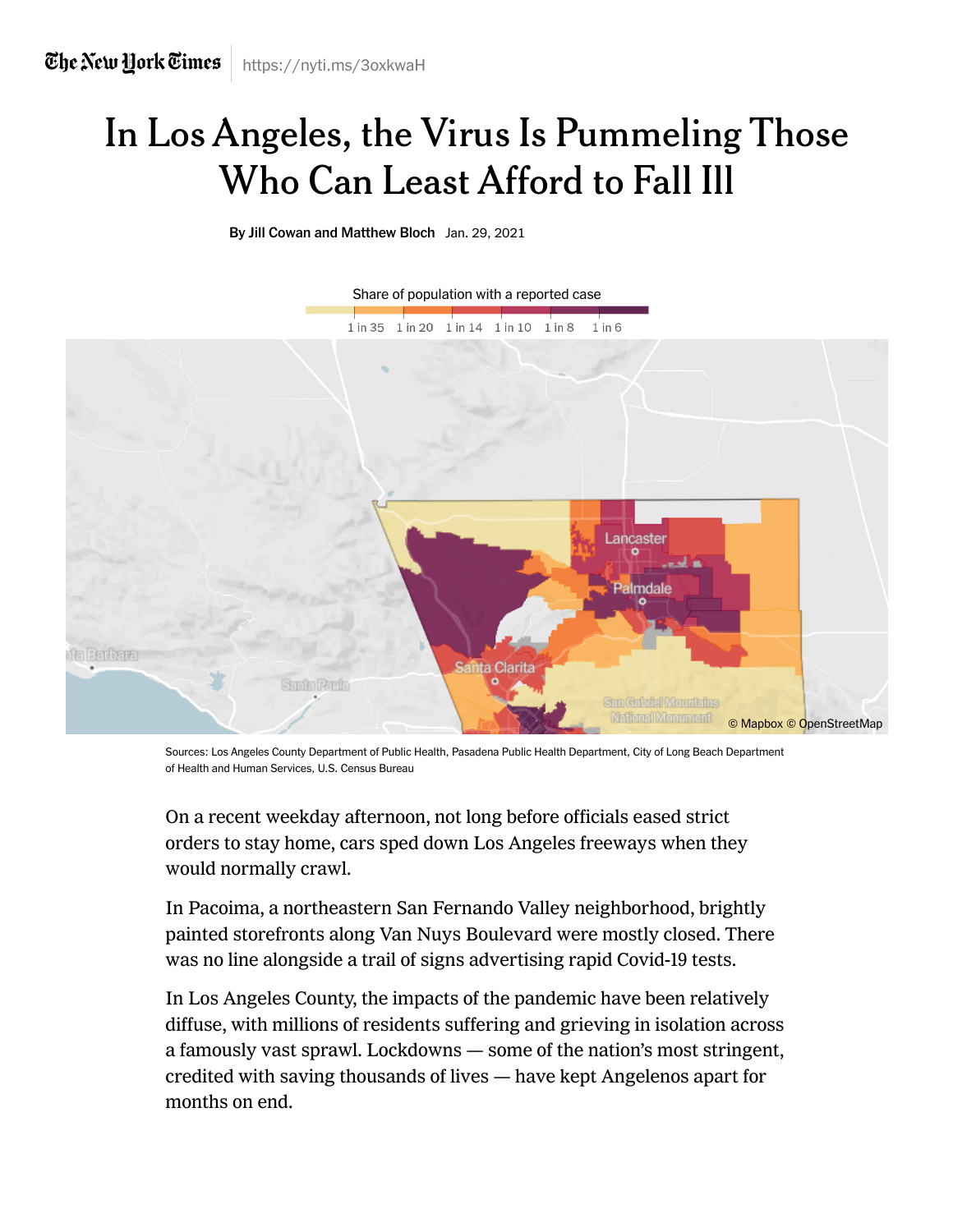But recently, as Los Angeles County has become the epicenter of the pandemic in the United States, the astonishing surge has reinforced the virus's unequal toll, pummeling poorer communities of color. Experts say that deeply rooted inequality is both a symptom and a critical cause of Covid-19's overwhelming spread through the nation's most populous county.

"The challenge is that even before the surge, we had unevenness in Los Angeles County and in the state of California — we had smoldering embers in parts of our community all the time," said Dr. Kirsten Bibbins-Domingo, the vice dean for population health and health equity at the School of Medicine at the University of California, San Francisco. "Our interconnectedness is part of the story."

County officials recently estimated that one in [three](https://www.latimes.com/california/story/2021-01-14/one-in-three-la-county-residents-infected-coronavirus) of Los Angeles County's roughly 10 million people have been infected with Covid-19 since the beginning of the pandemic. But even amid an uncontrolled outbreak, some Angelenos have faced higher risk than others. County data shows that Pacoima, a predominantly Latino neighborhood that has one of the highest case rates in the nation, has roughly five times the rate of Covid-19 cases as much richer and whiter Santa Monica.

## [Sign up for [California](https://www.nytimes.com/newsletters/california-today) Today, our daily newsletter from the Golden State.]

Experts point to a combination of factors that have made the uneven impacts of the virus tragically predictable across the country, an imbalance that is often magnified in California.

The essential workers who risk getting sick on the job [are](https://www.nytimes.com/2020/06/26/us/corona-virus-latinos.html) more [likely](https://www.nytimes.com/2020/06/26/us/corona-virus-latinos.html) to be Latino and more likely to live in [overcrowded](https://www.nytimes.com/2020/06/26/us/corona-virus-latinos.html) houses and apartments without space to isolate, [experts](https://www.medrxiv.org/content/10.1101/2021.01.21.21250266v1.full-text) have said [throughout](https://clc.ucmerced.edu.672elmp01.blackmesh.com/sites/clc.ucmerced.edu/files/page/documents/hidden_threat_july_12.pdf) the pandemic.

Their jobs — including those in [warehouses,](https://www.nytimes.com/2020/07/09/us/coronavirus-ca-warehouse-workers.html) food [processing](https://www.nytimes.com/2020/04/13/business/coronavirus-food-supply.html) plants, [restaurant](https://www.nytimes.com/2020/08/12/health/Covid-restaurants-bars.html) kitchens and [factories](https://www.fastcompany.com/90531703/i-dont-really-have-a-choice-la-garment-workers-are-risking-their-lives-to-sew-masks) — are likely to be lower paid, and workers are less likely to be able to take time off when they're sick.

"It's a double whammy for these workers: Covid, and unemployment or underemployment," said Daniel Flaming, president of the Los Angelesbased nonprofit Economic Roundtable.

Los Angeles County, long plagued by a gaping chasm between its rich and poor, has a particularly large service sector that requires workers to interact face-to-face with customers, Mr. Flaming said.

"Latino or African-American workers predominantly in service jobs are providing services to more affluent neighborhoods where there's more capacity for consumption," he said. "So the income polarization is certainly a factor."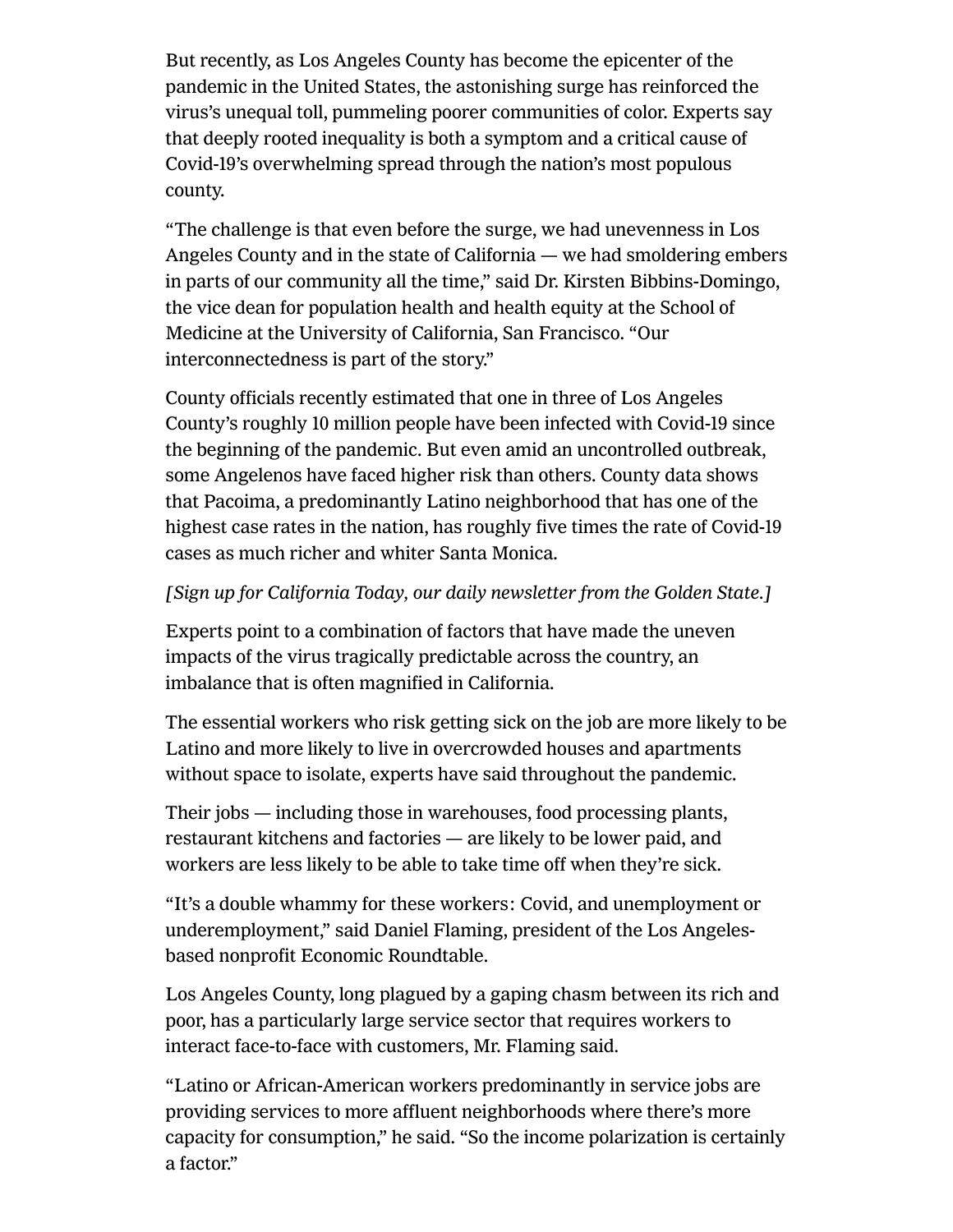While the median household income is about \$43,000 in Boyle Heights, a Latino enclave where longtime residents have fought [gentrification,](https://www.washingtonpost.com/business/2020/07/31/ethnic-enclaves-gentrification-coronavirus/?arc404=true) in Brentwood, home to Hollywood celebrities, the median income is about \$120,000. One in five Boyle Heights residents have gotten Covid-19, compared with one in 25 Brentwood residents.



Source: Los Angeles County Department of Public Health

Senator Alex Padilla, who was appointed this month to fill Vice President Kamala Harris's vacant seat, grew up in [Pacoima](https://www.nytimes.com/2020/11/29/us/California-senate-seat-padilla-newsom.html), the son of a short-order cook and a housekeeper. Seeing the uneven effects of the pandemic, particularly on predominantly Latino communities like the one where his family still lives, "I can't help but take it personally," he said.

The problem, experts say, is that once the prevalence of the virus is high enough in any neighborhood, it puts everyone who lives there in danger, even if people are cautious and follow public health guidance.

Such was the case for Leonila Olivares, 45, who lives with her four children in Pacoima.

In December, she and her 10-year-old daughter contracted Covid-19, but she's unsure how. She had been strict about wearing masks and had stopped gathering with her siblings and their families, she said, and she'd tried to keep her distance from other shoppers at the grocery store. She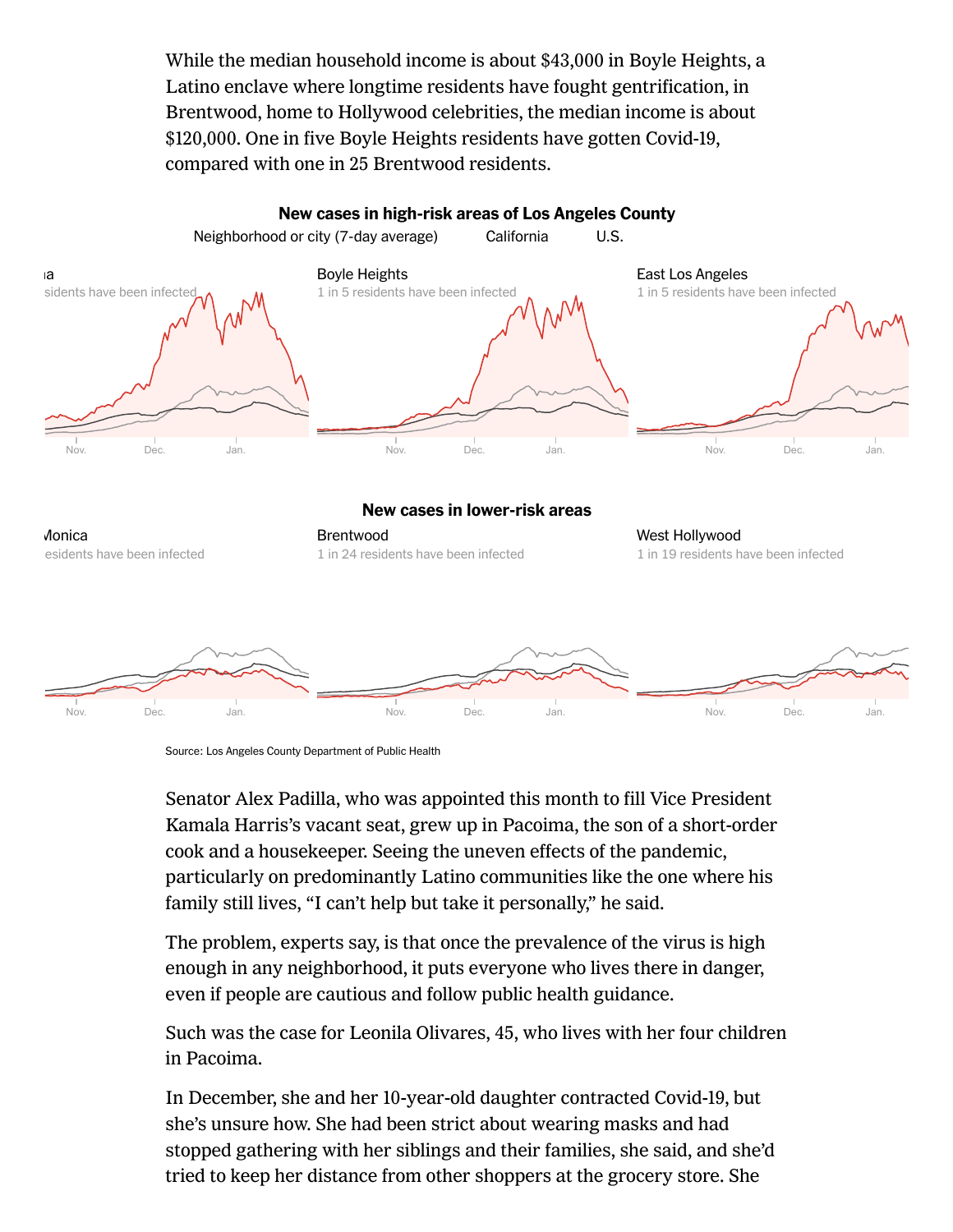had stopped working at a garment factory in 2019 because of a disability. Nevertheless, she and her daughter were among more than a dozen members of her extended family in the area who contracted the virus.

She said it has troubled her to see people standing too close in mobile Covid-19 testing lines and she's asked people to give her space at the market. Ultimately, though, she said she decided all she can worry about is keeping herself and her children safe.

"It's not going to be me against the world," she said in Spanish.



Sources: Los Angeles County Department of Public Health, U.S. Census Bureau

Laura Hidalgo, the leader of a Covid-19 outreach team for the Pacoimabased nonprofit Meet Each Need With Dignity, interpreted for Ms. Olivares. Ms. Hidalgo said that for many Latino immigrants, close-knit extended families provide a crucial support system.

So in the months leading up to the winter surge, public health messaging about the need to stay away from everyone — no dropping food off at your daughter's home and staying for 15 minutes to chat, no going into your parents' house to check on them — was met with some resistance in the hard-hit neighborhoods where Ms. Hidalgo works.